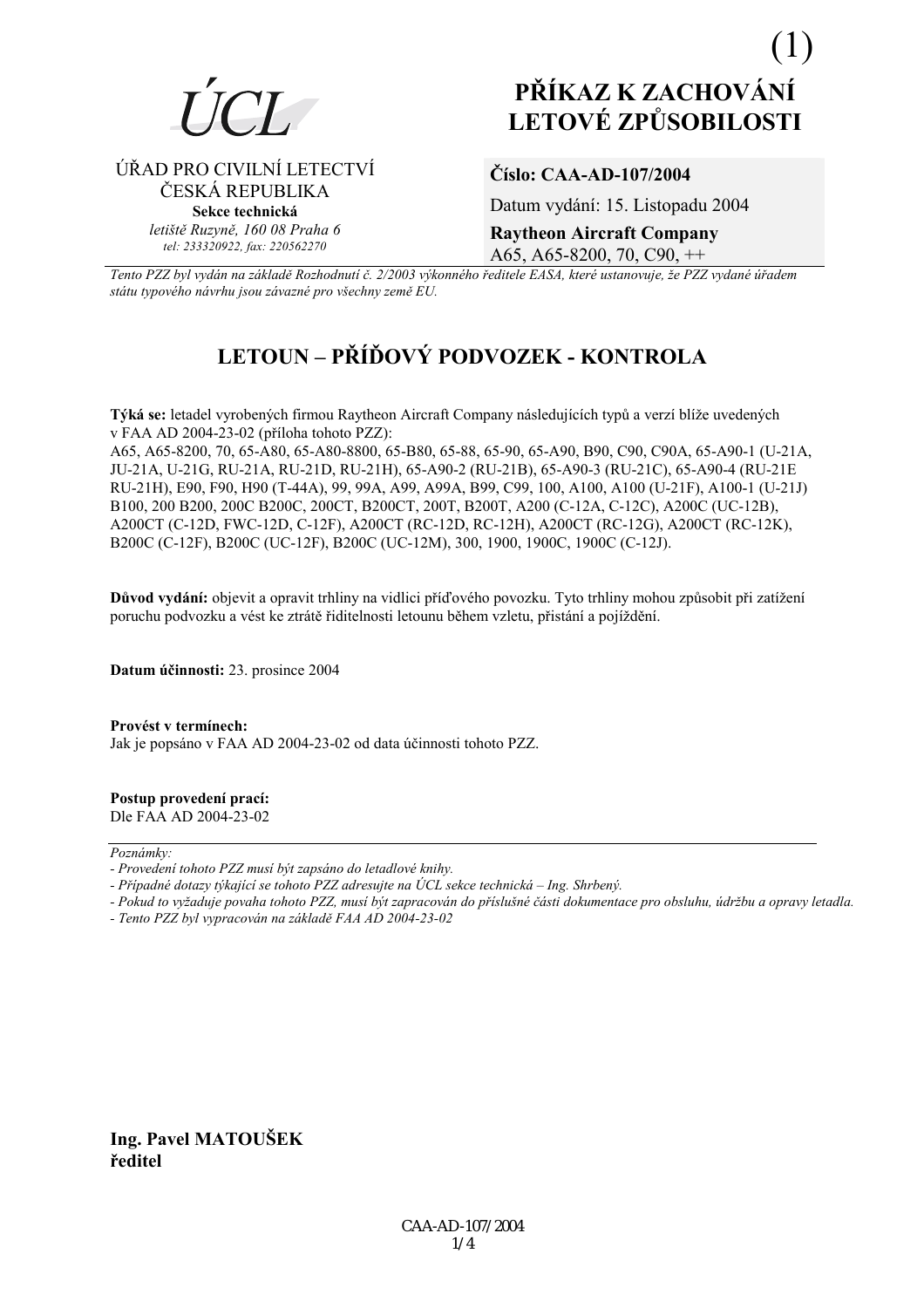#### **2004-23-02 Raytheon Aircraft Company:** Amendment 39-13857; Docket No. 2003-CE-51-AD.

#### **When Does This AD Become Effective?**

(a) This AD becomes effective on December 23, 2004.

#### **What Other ADs Are Affected by This Action?**

(b) This AD supersedes AD 87-22-01 R1, Amendment 39-6312.

#### **What Airplanes Are Affected by This AD?**

(c) This AD affects the following airplane models and serial numbers that:

(1) Do not incorporate Kit No. 1001-8030-1 S or Kit No. 114-8015-1 S (as applicable); and

(2) Are certificated in any category:

| <b>Model</b>                                                          | <b>Serial numbers</b>                                                    |  |
|-----------------------------------------------------------------------|--------------------------------------------------------------------------|--|
| (i) A65 and A65-8200                                                  | LC-240 through LC-335.                                                   |  |
| $(iii)$ 70                                                            | LB-1 through LB-35.                                                      |  |
| $(iii)$ 65-A80, 65-A80-8800, and 65-B80                               | LD-151 through LD-511.                                                   |  |
| $(iv) 65-88$                                                          | LP-1 through LP-26, LP-28, and LP-30 through LP-47.                      |  |
| (v) $65-90$ , $65-A90$ , $B90$ , $C90$ , and $C90A$                   | LJ-1 through LJ-1190.                                                    |  |
| (vi) 65-A90-1 (U-21A, JU-21A, U-21G, RU-21A, RU-<br>21D, and RU-21H). | LM-1 through LM-141.                                                     |  |
| $(vii)$ 65-A90-2 (RU-21B)                                             | LS-1 through LS-3.                                                       |  |
| $(viii) 65-A90-3 (RU-21C)$                                            | LT-1 and LT-2.                                                           |  |
| $(x)$ 65-A90-4 (RU-21E and RU-21H)                                    | LU-1 through LU-15.                                                      |  |
| $(x)$ E90                                                             | LW-1 through LW-347.                                                     |  |
| (xi) F90                                                              | LA-2 through LA-236.                                                     |  |
| $(xii)$ H90 (T-44A)                                                   | LL-1 through LL-61.                                                      |  |
| (xiii) 99, 99A, A99, A99A, B99, and C99                               | U-1 through U-239.                                                       |  |
| $(xiv)$ 100 and A100                                                  | B-2 through B-93, and B-100 through B-247.                               |  |
| $(xv)$ A100 (U-21F)                                                   | B-95 through B-99.                                                       |  |
| $(xvi)$ A100-1 (U-21J)                                                | BB-3 through BB-5.                                                       |  |
| $(xvii)$ B <sub>100</sub>                                             | BE-1 through BE-137.                                                     |  |
| $(xviii)$ 200 and B200                                                | BB-2, and BB-6 through BB-1314.                                          |  |
| $(xix)$ 200C and B200C                                                | BL-1 through BL-72, and BL-124 through BL-131.                           |  |
| $(xx)$ 200CT and B200CT                                               | BN-1 through BN-4.                                                       |  |
| $(xxi)$ 200T and B200T                                                | BT-1 through BT-33.                                                      |  |
| $(xxii)$ A200 (C-12A and C-12C)                                       | BC-1 through BC-75 and BD-1 through BD-30.                               |  |
| (xxiii) A200C (UC-12B)                                                | BJ-1 through BJ-66.                                                      |  |
| $(xxiv)$ A200CT (C-12D, FWC-12D, and C-12F)                           | BP-1, BP-7 through BP-11, BP-19, and BP-24 through<br>BP-63.             |  |
| $(xxy)$ A200CT (RC-12D and RC-12H)                                    | GR-1 through GR-19.                                                      |  |
| $(xxyi)$ A200CT (RC-12G)                                              | FC-1 through FC-3.                                                       |  |
| $(xxvii)$ A200CT $(RC-12K)$                                           | FE-1 through FE-9.                                                       |  |
| $(xxviii) B200C (C-12F)$                                              | BL-73 through BL-112, BL-118 through BL-123, and<br>BP-64 through BP-71. |  |
| $(xxix)$ B200C (UC-12F)                                               | BU-1 through BU-10.                                                      |  |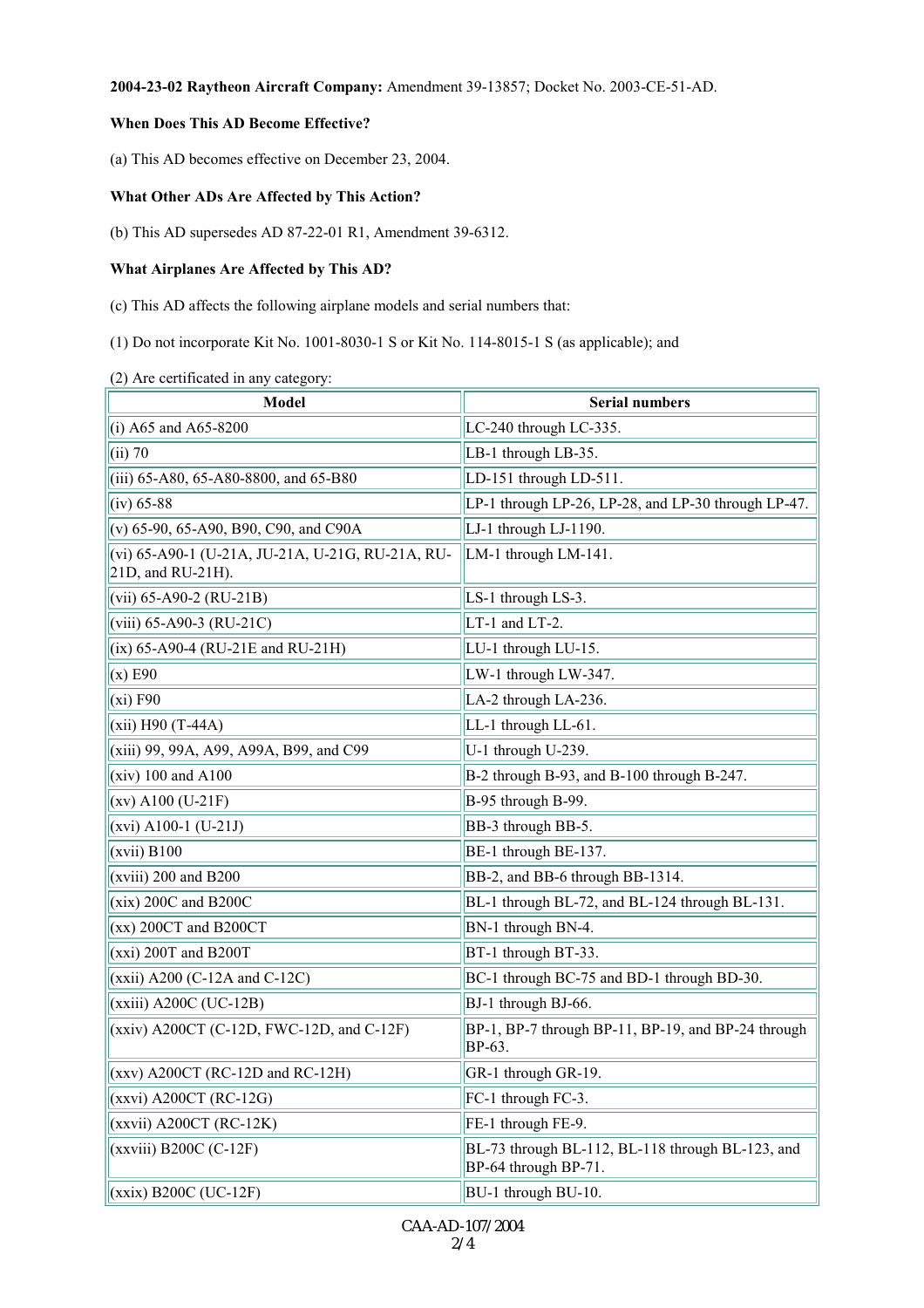| $\ $ (xxx) B200C (UC-12M)  | $\parallel$ BV-1 through BV-10.                         |  |
|----------------------------|---------------------------------------------------------|--|
| $\ $ (xxxi) 300            | $\vert$ FA-1 through FA-168, and FF-1 through FF-19.    |  |
| $\ $ (xxxii) 1900          | $\vert$ UA-1 through UA-3.                              |  |
| $\ $ (xxxiii) 1900C        | $\parallel$ UB-1 through UB-74, and UC-1 through UC-78. |  |
| $\ $ (xxxiv) 1900C (C-12J) | $ UD-1 $ through $UD-6$ .                               |  |

#### **What Is the Unsafe Condition Presented in This AD?**

(d) The actions specified in this AD are intended to detect and correct cracks in the nose landing gear (NLG) fork, which could result in reduced structural integrity and failure of the NLG fork to carry design ultimate load. This failure could result in loss of control of the airplane during take off, landing, and taxi operations.

#### **What Must I Do To Address This Problem?**

(e) To address this problem, you must do the following:

| <b>Actions</b>                                                                                                                                                                                                                                                                                                                 | Compliance                                                                                                                                                                                                                                                                                                                                                                                  | <b>Procedures</b>                                                                                                                                      |
|--------------------------------------------------------------------------------------------------------------------------------------------------------------------------------------------------------------------------------------------------------------------------------------------------------------------------------|---------------------------------------------------------------------------------------------------------------------------------------------------------------------------------------------------------------------------------------------------------------------------------------------------------------------------------------------------------------------------------------------|--------------------------------------------------------------------------------------------------------------------------------------------------------|
| (1) Inspect, using fluorescent liquid<br>penetrant or magnetic particle<br>method, the nose landing gear<br>(NLG) fork assembly for any signs<br>of cracks unless Kit No. 101-8030-1<br>S or Kit No. 114-8015-1 S (as<br>applicable) is incorporated, then no<br>further action is required.                                   | For airplanes previously affected by<br>AD 87-22-01 R1: Initially inspect<br>within 200 hours time-in-service<br>(TIS) after the last inspection<br>required by AD 87-22-01 R1. For<br>airplanes not previously affected by<br>$AD 87-22-01 R1$ : Initially inspect<br>within the next 200 hours TIS after<br>December 23, 2004 (the effective<br>date of this AD), unless already<br>done. | Follow the instructions in Part II of<br>Raytheon Aircraft Company<br>Mandatory Service Bulletin SB 32-<br>2102, Revision 7, Revised: July,<br>2003.   |
| (2) If cracks are found during the<br>inspection required in paragraph<br>$(e)(1)$ of this AD, incorporate Kit<br>No. 101-8030-1 S or Kit No. 114-<br>$\vert 8015-1 \rangle$ S (as applicable).                                                                                                                                | Before further flight after December<br>23, 2004 (the effective date of this<br>$AD$ ).                                                                                                                                                                                                                                                                                                     | Follow the instructions in Part III of<br>Raytheon Aircraft Company<br>Mandatory Service Bulletin SB 32-<br>2102, Revision 7, Revised: July,<br>2003.  |
| (3) If no cracks are found during the<br>inspection required in paragraph<br>$(e)(1)$ of this AD, repetitively<br>inspect until Kit No. 101-8030-1 S<br>or Kit No. 114-8015-1 S (as<br>applicable) is incorporated. When<br>Kit No. 101-8030-1 S or Kit No.<br>114-8015-1 S is incorporated, no<br>further action is required. | Repetitively inspect at intervals not<br>to exceed 200 hours TIS after the<br>initial inspection required in<br>paragraph $(e)(1)$ of this AD.<br>Incorporate Kit No. 101-8030-1 S or<br>Kit No. 114-8015-1 S (as<br>applicable) prior to further flight<br>after any inspection in which cracks<br>are found.                                                                              | Follow the instructions in Part III of<br>Raytheon Aircraft Company<br>Mandatory Service Bulletin SB 32-<br>2102, Revision 7, Revised: July,<br> 2003. |
| (4) Incorporating Kit No. 101-8030-<br>1 S or Kit No. 114-8015-1 S (as<br>applicable) is the terminating action<br>for the repetitive inspection<br>requirements specified in paragraph<br>$(e)(3)$ of this AD.                                                                                                                | Kit No. 101-8030-1 S or Kit No.<br>114-8015-1 S (as applicable) can be<br>incorporated at any time. When<br>incorporated, no further action is<br>required.                                                                                                                                                                                                                                 | Follow Raytheon Aircraft Company<br>Mandatory Service Bulletin SB 32-<br>2102, Revision 7, Revised: July,<br>2003.                                     |

#### **May I Request an Alternative Method of Compliance?**

(f) You may request a different method of compliance or a different compliance time for this AD by following the procedures in 14 CFR 39.19. Unless FAA authorizes otherwise, send your request to your principal inspector. The principal inspector may add comments and will send your request to the Manager, Wichita Aircraft Certification Office (ACO), FAA. For information on any already approved alternative methods of compliance, contact Steven E. Potter, Aerospace Engineer, Wichita ACO, FAA, 1801 Airport Road, Wichita, Kansas 67209; telephone: (316) 946-4124; facsimile: (316) 946-4407.